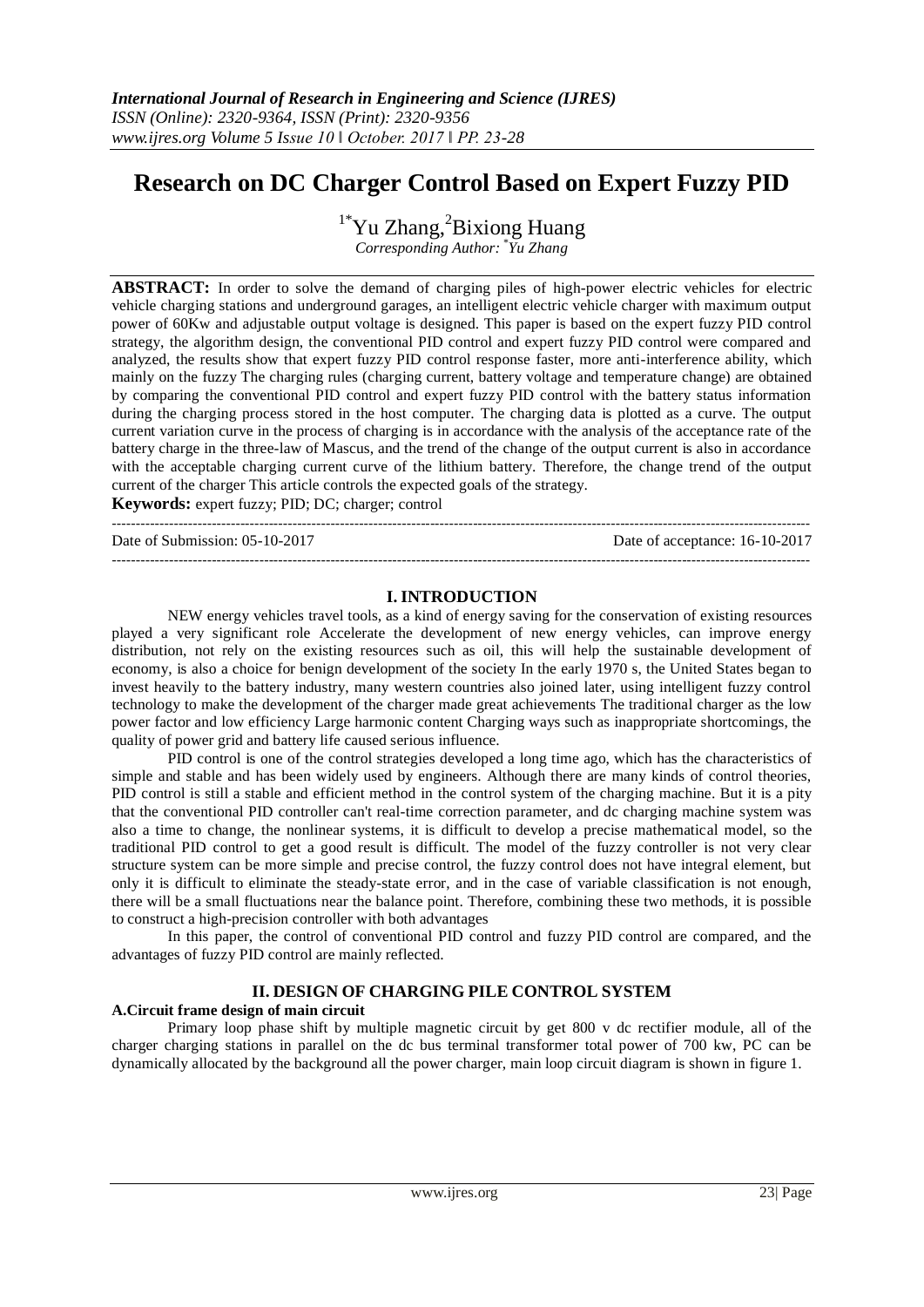

**Fig. 1** circuit block diagram of main circuit

## *B.Software system design*

When charging pile software design adopts the modular programming ideas, this can guarantee the stability of electric vehicle charging pile software system speed, and make the software system has the very good ductility, has an irreplaceable role to the product renewal.According to the charging pile the function of the software system can be divided into master control module, human-computer interaction, the system card reader module, measuring the billing module, print module, the background communication module, the remote communication module function module.When need to recharge electric cars, electric cars, the user will recharge card close to the credit card area, according to the instructions of the display screen by the next steps, connect the charging port, select the corresponding charging mode, then start charging.In the normal connection of the charging interface, start the charging button and stop charging immediately if the connection appears abnormal. During the charging process, the charging voltage, current and interface connection state are monitored in real time. When an abnormal or malfunction occurs, disconnect the charging switch and stop the output current voltage. The charging pile software consists of many modules, which can be combined together to realize the charging function. The overall control flow chart of the system is shown in figure 2.

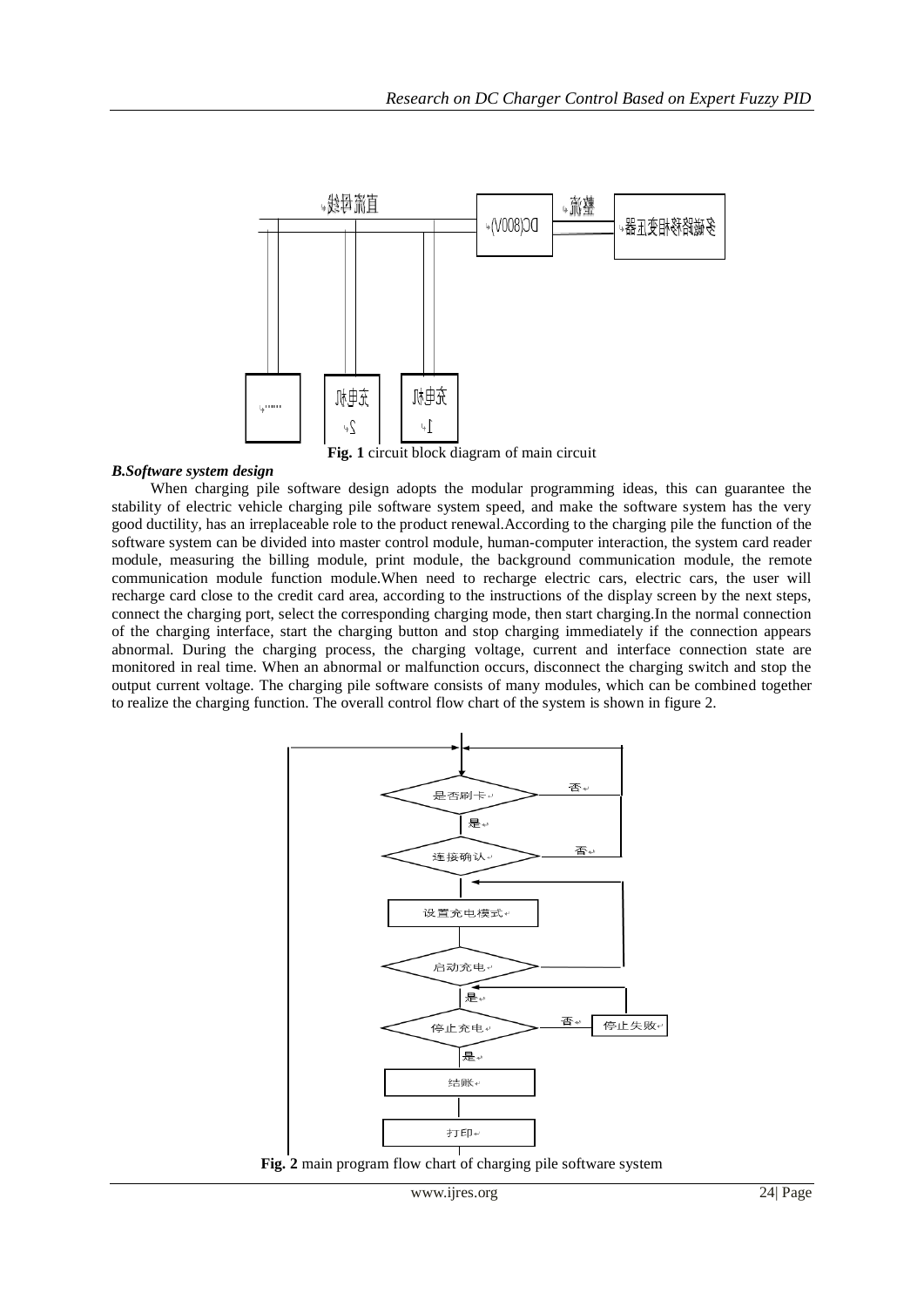Graphic display interface design, interface display unit content are many, the main interface with the welcome screen, confirm and charging parameters setting interface connections, start charging, charging interface, stop charging interface, the invoicing interface, printing, etc. The human-computer interaction module can get the control command to complete the interface switch by interacting with the main control module; Obtain user information and real-time data information and display information.

## **III.CONTROL STRATEGY AND ALGORITHM**

#### *A.conventional PID control*

At present, conventional PID control is widely used in industrial control, and the PID control of classical PID control is controlled by PID control and incremental PID control. The position PID control algorithm is: At present, conventional PID control is widely v<br>control is controlled by PID control and incremer<br>u (k)  $\Rightarrow_{n}e(k)+k_{i}T\sum_{j=0}^{k}e(j)+k_{d}\frac{e(k)-e(k-1)}{T}(2-1)$ 

In the formula: k is the sample number, T is the sampling time.

Incremental PID control is also widely used in industrial control system. Its specific control algorithm is: In the formula: k is the sample number, T is<br>Incremental PID control is also widely used<br> $u$  (k) =  $u$  (k-1)+ $k_p[e(k)-e(k-1)]+k_je(k)+k_d[e(k)-2e(k-1)+e(k-2)]$ (2-2)

According to the output characteristics of the charging machine control system, if the output voltage of the charger is too large, it can easily damage the battery life. In this paper, incremental PID control is used as the control algorithm of this system.

#### *B. Expert fuzzy PID control*

Is defined as a class contains knowledge of expert system and fuzzy reasoning automated computer programs, it mainly includes a level of experts in the industry knowledge and related experience, and have the ability to solve the problem of clear, knowledge base and reasoning machine of expert system.

Expert PID control principle is the accurate model of controlled object under the condition of unknown, according to the control object of all kinds of knowledge and a variety of control rules, expert experience is used to design the PID parameters, the expert rules can be written in the form of "IF... THEN..." Statements.

This article selected for two input three output of the fuzzy controller, the input of fuzzy controller are respectively system error e and error change ec, output are respectively KPC, kic, KDC, here the KPC, kic, KDC is the variation of KP, ki, kd. MATLAB software provides the fuzzy reasoning toolbox, can realize the fuzzy control simulation. Enter FUZZY in the command window, which shows the graphical user interface (GUI) shown in figure 3, and double-click the corresponding module, which is the edit of the control rules and membership functions.



**Fig. 3** graphical user interface

After fuzzy reasoning for fuzzy set, cannot be directly used in control system, the fuzzy set must be on an obscure can obtain the accurate control values, in this paper, the fuzzy controller USES the gravity method as a way to the blur. The principle of gravity method is to first take abscissa and membership function curve of the closed area, taking the area of the enclosed area of center of gravity as a result of fuzzy reasoning, namely the system in order to get accurate control values. In this paper, the fuzzy reasoning toolbox in MATLAB is used to design the fuzzy controller, as shown in fig.5. When e is -500 and ec is -100, the output of the corresponding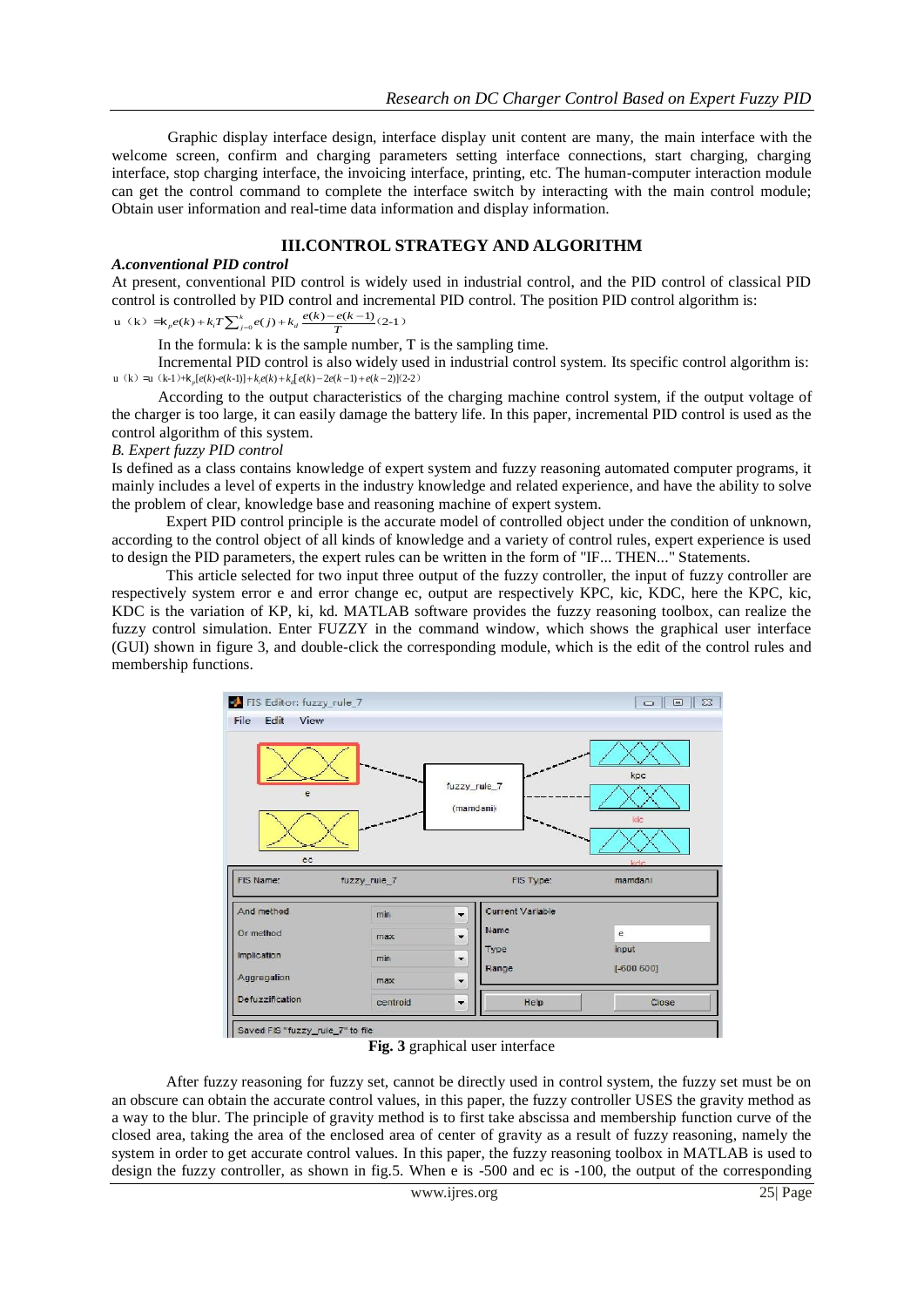

fuzzy controller is  $KPC = 0.00109$ , kic= -0.0109, KDC = 0.0004.

**Fig. 4** the output of the fuzzy controller

## **IV. CONTROL STRATEGY RATIONALITY TEST**

The test of the control system performance of the design is mainly to test the control strategy, namely the test of the rationality of the strategy. On the one hand, the output voltage model established by the expert fuzzy PID control is simulated by the expert fuzzy PID control, and the control effect is compared and analyzed. On the other hand, can according to the charging test process, the charger output current is following the above analysis of lithium battery charging electric current curve and acceptable change to judge whether the design is reasonable, at the same time by detecting the battery internal temperature changes to verify the stability of the charger output .

#### **A. comparison of expert fuzzy PID control effect**

The difference between the expert fuzzy PID and the conventional PID is to add the expert fuzzy rule library, which can adjust the PID parameter value in real time, so that the whole system can achieve a better control effect. As shown in fig.6, the error output graph is shown in figure 7. It is easy to see that the stability of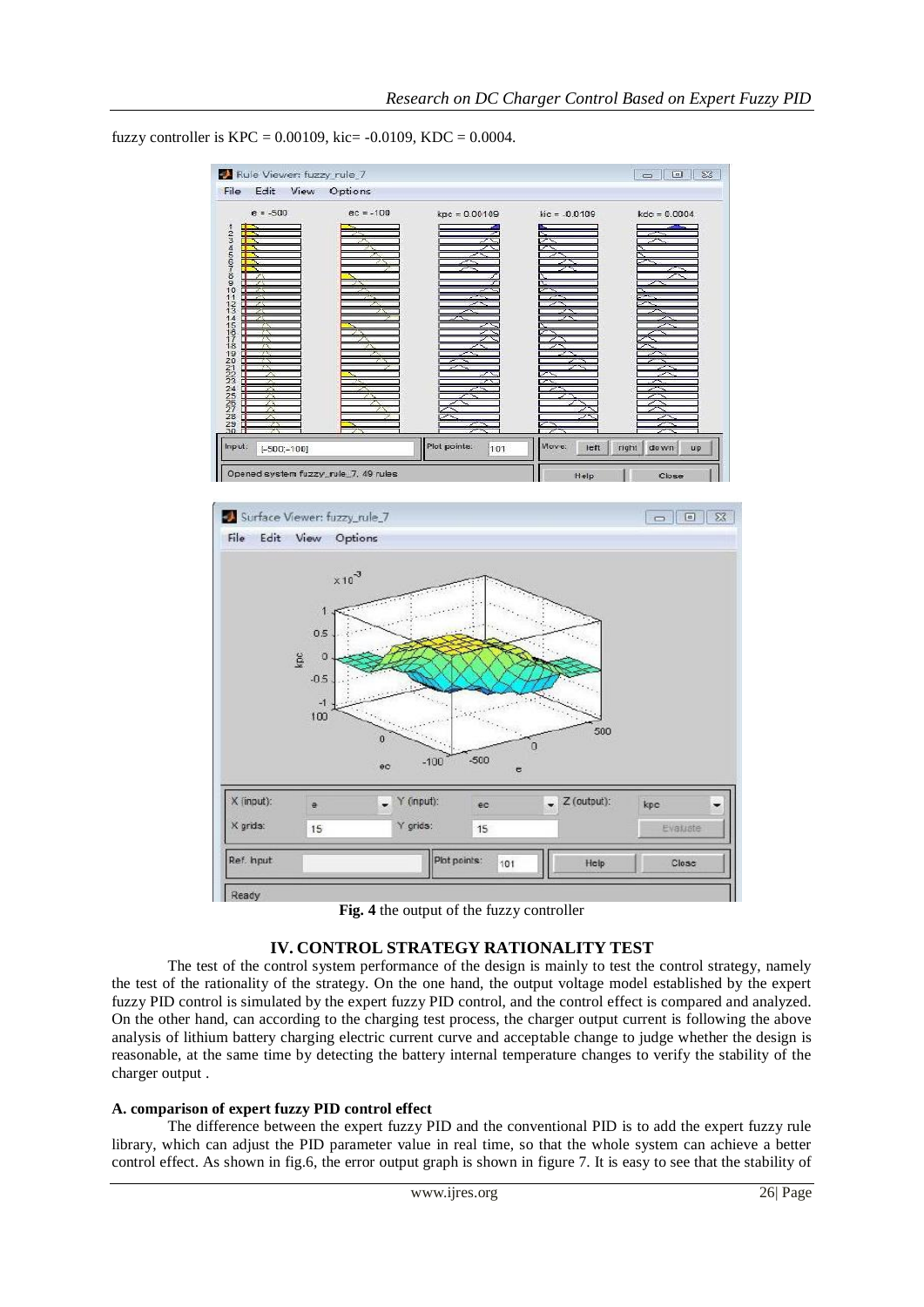

fuzzy PID control in the expert is better, the time of stable value is about 0.1 s, and the voltage rise is also fast .

# **B. the charging effect of fuzzy PID control in home**

For expert fuzzy PID control for the effect of the whole machine can charge based on the tests, the change of the output current to judge whether the design is reasonable, the output current is following the above analysis of the lithium iron phosphate battery charging electric current curve and acceptable change, this paper select the lithium iron phosphate battery f300 REF - 105, its specific parameters are as follows: the battery type for Li Fe PO4, battery capacity is 300 ah, nominal battery voltage is 336 v. The selection of BMS is from hangzhou siensi technology co., LTD..

The output information of the charging machine is measured by the peripheral equipment, and the actual output value and the set value of the charger are compared, and the status change of the battery is monitored through the upper computer interface of BMS to prevent the failure of charging control. Charging according to the above segmentation analysis, charging current for the 6 a charging stage, stage of constant-current charging charging current ratio of 0.4 C or 120 a, constant voltage phase the charging voltage unchanged, at this time due to the voltage of the battery charging current resulted from the rising continues to decline, the whole process to stop charging standard is: constant voltage charging stage of charging current down to 1/10 of the constant current charging phase current stops charging, at this point the entire charging process is complete.

The charging data (charging current, battery voltage and temperature changes) can be obtained by the battery status information in the charging process stored by the upper computer, and the charging data is plotted into a curve. In this paper, the design of the charger output current changes in the process of charging curve is shown in figure 10, on the basis of the second chapter to the lithium battery and lithium battery charging method analysis of the measured curves of output current in line with the three laws of mas in the analysis of battery